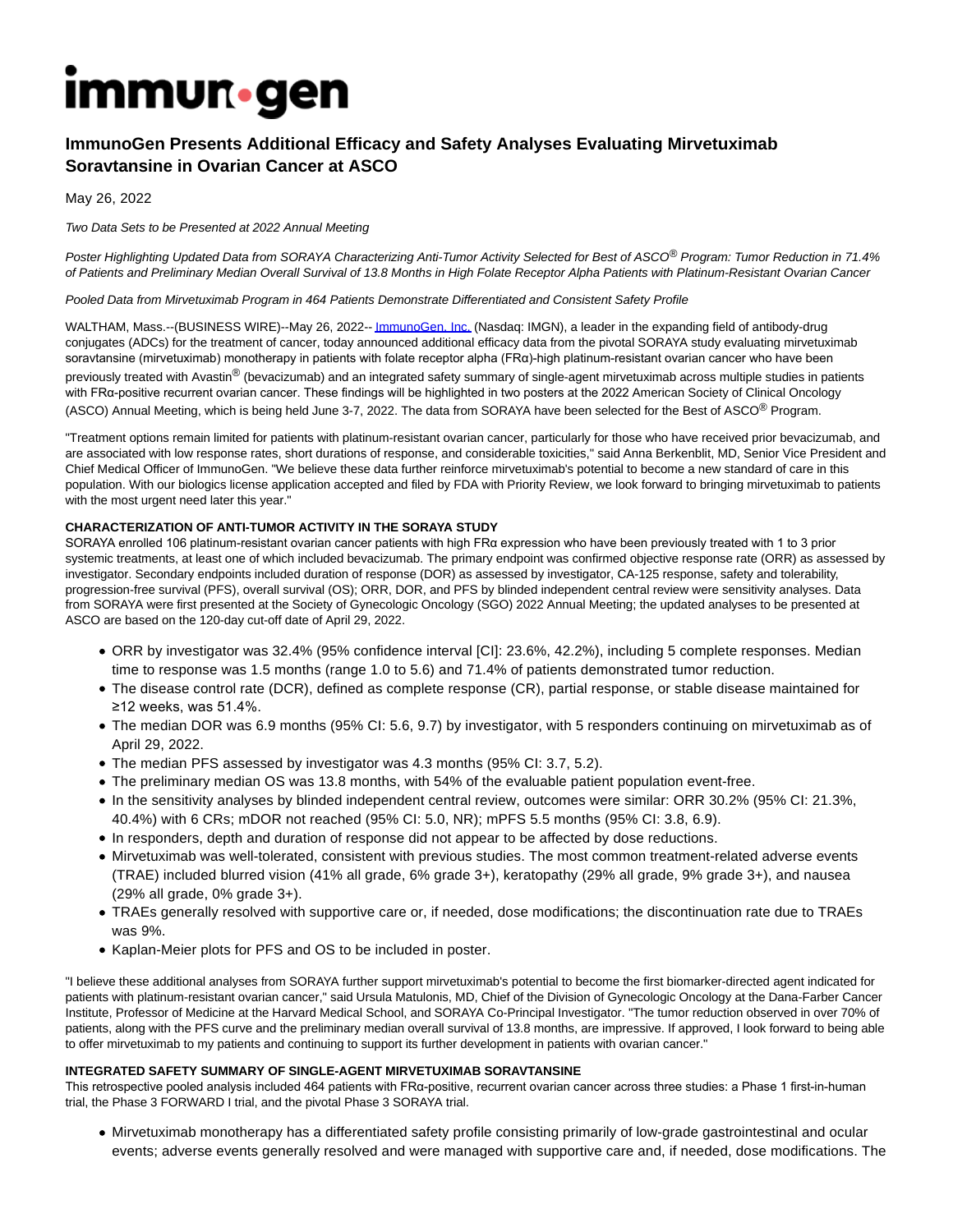discontinuation rate due to TRAEs was 7%.

- The most common TRAEs included blurred vision (42% all grade, 3% grade 3+), nausea (40% all grade, 2% grade 3+), diarrhea (33% all grade, 2% grade 3+), fatigue (31% all grade, 2% grade 3+), keratopathy (26% all grade, 3% grade 3+), and dry eye (22% all grade, 1% grade 3+).
- Mirvetuximab monotherapy did not result in any corneal ulcers or perforations, and no patients had permanent ocular sequelae.
- The majority of patients with ocular events did not require dose delay or dose reduction; <1% of patients discontinued mirvetuximab due to an ocular event.

"Having personally treated over 100 patients with mirvetuximab, I have helped my colleagues better understand how to manage the associated ocular events," said Kathleen Moore, Director of the Oklahoma TSET Phase I Program, Professor of the Section of Gynecologic Oncology at The University of Oklahoma College of Medicine, and MIRASOL Principal Investigator. "With prevention and mitigation strategies in place, patients presenting with ocular events have been able to complete their treatment, maintain their responses, and had no permanent sequelae from these events. These data demonstrate mirvetuximab's differentiated safety profile and I look forward to the potential approval and launch later this year."

#### **POSTER SESSION DETAILS**

The following posters will be available on Saturday, June 4 in the ASCO Meeting Library:

**Title:** Integrated Safety Summary of Single-Agent Mirvetuximab Soravtansine in Patients with Folate Receptor α (FRα) Positive Recurrent Ovarian Cancer: Phase I and III Clinical Trials **Lead Author:** Kathleen N. Moore, MD **Date/Time:** June 4, 2022, 2:15 PM – 5:15 PM EDT **Abstract:** 5574 **Poster:** 450

**Title:** Mirvetuximab Soravtansine (MIRV) in Patients with Platinum-Resistant Ovarian Cancer with High Folate Receptor Alpha (FRα) Expression: Characterization of Anti-Tumor Activity in the SORAYA Study **Lead Author:** Ursula A. Matulonis, MD **Date/Time:** June 4, 2022, 5:30 PM – 7:00 PM EDT **Abstract:** 5512 **Poster:** 391

Additional information can be found a[t www.asco.org.](https://cts.businesswire.com/ct/CT?id=smartlink&url=http%3A%2F%2Fwww.asco.org&esheet=52732249&newsitemid=20220526005719&lan=en-US&anchor=www.asco.org&index=2&md5=059de0aff9807f75838e221838cc7b85)

#### **ABOUT MIRVETUXIMAB SORAVTANSINE**

Mirvetuximab soravtansine (IMGN853) is a first-in-class ADC comprising a folate receptor alpha-binding antibody, cleavable linker, and the maytansinoid payload DM4, a potent tubulin-targeting agent, to kill the targeted cancer cells.

#### **ABOUT IMMUNOGEN**

ImmunoGen is developing the next generation of antibody-drug conjugates (ADCs) to improve outcomes for cancer patients. By generating targeted therapies with enhanced anti-tumor activity and favorable tolerability profiles, we aim to disrupt the progression of cancer and offer our patients more good days. We call this our commitment to TARGET A BETTER NOW™.

Learn more about who we are, what we do, and how we do it at www.jmmunogen.com.

Avastin<sup>®</sup> is a registered trademark of Genentech, a member of the Roche Group.

#### **FORWARD-LOOKING STATEMENTS**

This press release includes forward-looking statements. These statements include, but are not limited to, ImmunoGen's expectations related to: the occurrence, timing, and outcome of potential preclinical, clinical, and regulatory events related to, and the potential benefits of, the Company's product candidates, including, but not limited to, the review of the Company's BLA to the FDA for mirvetuximab and full approval of mirvetuximab, the commercial launch of mirvetuximab and the potential of mirvetuximab to serve as a new standard of care for patients with platinum-resistant ovarian cancer; and the timing and presentation of preclinical and clinical data on the Company's product candidates. Various factors could cause ImmunoGen's actual results to differ materially from those discussed or implied in the forward-looking statements, and you are cautioned not to place undue reliance on these forward-looking statements, which are current only as of the date of this release. Factors that could cause future results to differ materially from such expectations include, but are not limited to: the timing and outcome of the Company's preclinical and clinical development processes; the difficulties inherent in the development of novel pharmaceuticals, including uncertainties as to the timing, expense, and results of preclinical studies, clinical trials, and regulatory processes; the Company's ability to financially support its product programs; the timing and outcome of the Company's anticipated interactions with regulatory authorities; risks and uncertainties associated with the scale and duration of the COVID-19 pandemic and the resulting impact on ImmunoGen's industry and business; and other factors as set forth in the Company's Annual Report on Form 10-K filed with the Securities and Exchange Commission on February 28, 2022, and other reports filed with the Securities and Exchange Commission. The forward-looking statements in this press release speak only as of the date of this press release. We undertake no obligation to update any forward-looking statement, whether as a result of new information, future developments or otherwise, except as may be required by applicable law.

View source version on [businesswire.com:](http://businesswire.com/)<https://www.businesswire.com/news/home/20220526005719/en/>

**INVESTOR RELATIONS AND MEDIA** ImmunoGen Courtney O'Konek 781-895-0600 [courtney.okonek@immunogen.com](mailto:courtney.okonek@immunogen.com)